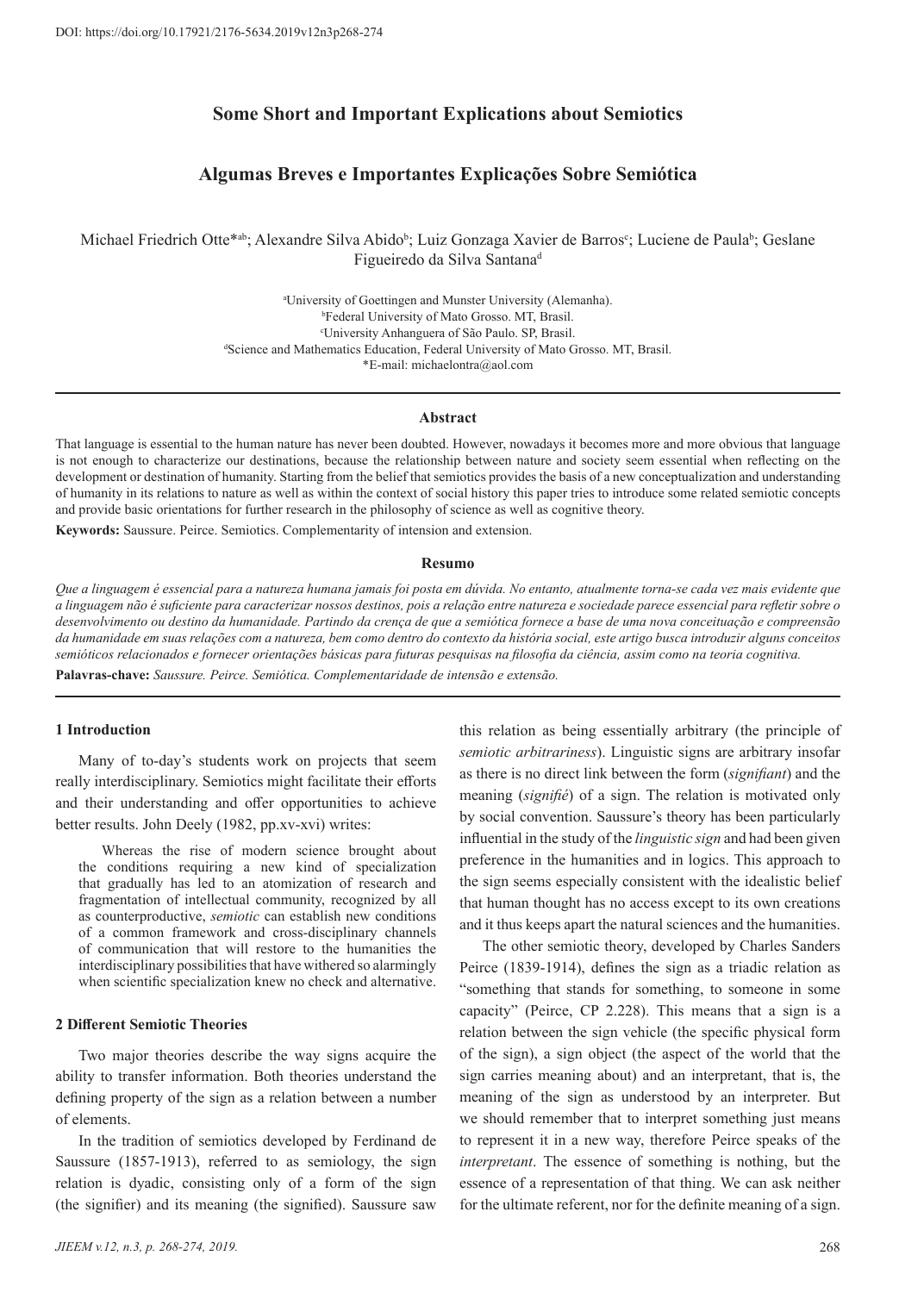And therefore, the semiosis stretches out in both directions, towards the object – there is no definite referent – as well as towards the interpretant – there is no final and definite interpretation either and the interpretant is just a translation or further development of the original sign.

Peirce accordingly distinguishes between two objects of the sign, "the *immediate object*, or the object as the sign represents it, from the *dynamical object* or really efficient but not immediately present object" (Peirce, CP 8.343). And we should also distinguish between the immediate interpretant and a possible final interpretation in the future.

It is commonly assumed that signs are instruments invented and used for certain purposes. But Peirce introduced the term "semiosis" to challenge such a perspective. Peirce assigned to the sign the notion of a triadic relation in which there are three terms. What we ordinarily call the sign, the object signified and an interpretant by which the sign represents its significate to some mind. In other words, there must be some general notion that establishes the semiotic process, because the sign stands for its object not in all respects, but in reference "to a sort of *Idea*, the ground of the representamen" (Peirce, CP 2.228). And the notion of a general involves the imagination of a continuum of possible individuals (Peirce, CP 5.102).

According to Peirce signs can be basically divided by the type of relation that holds the sign relation together as either *icons, indices* or *symbols*. The fundamental triad in Peirce's semiotics is thus "object – sign – interpretant" (Peirce CP 8.361). Icons are those signs that signify by means of similarity between sign vehicle and sign object (e.g. a portrait, or a map), indices are those that signify by means of a direct relation of contiguity or causality between sign vehicle and sign object (e.g. a symptom), and symbols are those that signify through a law or arbitrary social convention.

In the world at large there are objects and signs, while in the communicative world of Saussure there only signs. Saussure's preferences are understandable, because he was a linguist and the object of his interest was language. But Peirce, being a logician or logical philosopher, like Frege, nevertheless differed from Frege by not closing off his mind from contacts with knowledge about mind-independent realities. To Peirce logic was a doctrine of signs in general, rather than a "universal language", like for Frege. Peirce took a master-degree in chemistry, after all, and he served and did a lot work for the American Coast Survey (Brent, 1993).

Frege assigned to logic the task of representing *truth* as its characteristic object and trying to conceive of how human thought might apply to reality conceives of objective existence as a second order predicate. McGinn (2000, p.18) illustrates this view of existence as follows: "When you think that tigers exist you do not think of certain feline objects that each has the property of existence; rather, you think, of the property of tiger-hood, that it has instances. [...] The concept of an object existing simply is the concept of a property having instances."

Frege himself trying to explain the universal applicability of numbers claims that the content of a statement of number is an assertion about a concept in the sense explained by McGinn. Frege (1884, § 46) said:

If I say 'Venus has 0 moons', there simply does not exist any moon or agglomeration for asserting anything of; but what happens is that a property is assigned to the *concept* 'moon of Venus', namely that of including nothing under it. If I say, 'the King's carriage is drawn by four horses', then I assign the number four to the concept 'horse that draws the King's carriage'.

Several kinds of objections may be brought forward against this view of existence. First, one cannot define existence in this way: "Since the notion of instantiation must be taken to have existence built into it − it must be *existent* things that instantiate the property" (McGinn, 2000, p.22).

### **3 Things and Signs**

If somebody sees smoke soar up into the sky, she concludes that there must be a fire near. Everybody having this experience comes to the very same conclusion. If somebody tells an English-speaking person *Sobe fumaça lá* the hearer might not be able to get the message if she/he does not speak Portuguese.

The smoke itself could be seen as an object or as a sign. Already St. Augustine (353-430) about 2000 years ago begins his treatise on *Christian Doctrine* by starting from the duality of things and signs, or rather from their complementarity, because a thing, like smoke may become a sign and may function by bringing some message. Suppose Robinson had seen some broken twigs in the woods of his island. Would he think this to be a sign? At first not, especially so, because he thinks of himself as the only person on this isolated island!

Les branches restent des objets auxquels je n'attribue que peu d'attention. Mais si dans ma course cela arrive encore et encore, et que l'évènement a une certaine persistance, alors je vais concevoir les branches come des signes et non seulement comme des objets. La pensée même qui constitué un signe l'emporte sur la signification du signe et est elle-même un signe, étant donne, que the meaning of a sign is the sign it has to be translated into Peirce CP 4.132. (Otte, 1995, p.94).

St. Augustine (1958, in book IV, chap.2) too starts from the things and the signs. He writes:

All instruction is either about things or about signs, but things are learnt by means of signs. I now use the word thing in a strict sense to signify that which is never employed as a sign of anything else: for example, wood, stone, cattle and other things of that kind. Not however the wood which we read Moses cast into the bitter waters to make them sweet, nor the stone which Jacob use as a pillow, nor the ram which Abraham offered up instead of his son, for these although they are things are also signs of other things. There are signs of another kind those which are never employed except as signs: for example, words.

Augustine (1958, in book II, chap.1) defines the notion of a sign:

A sign is a thing which over and above the impression it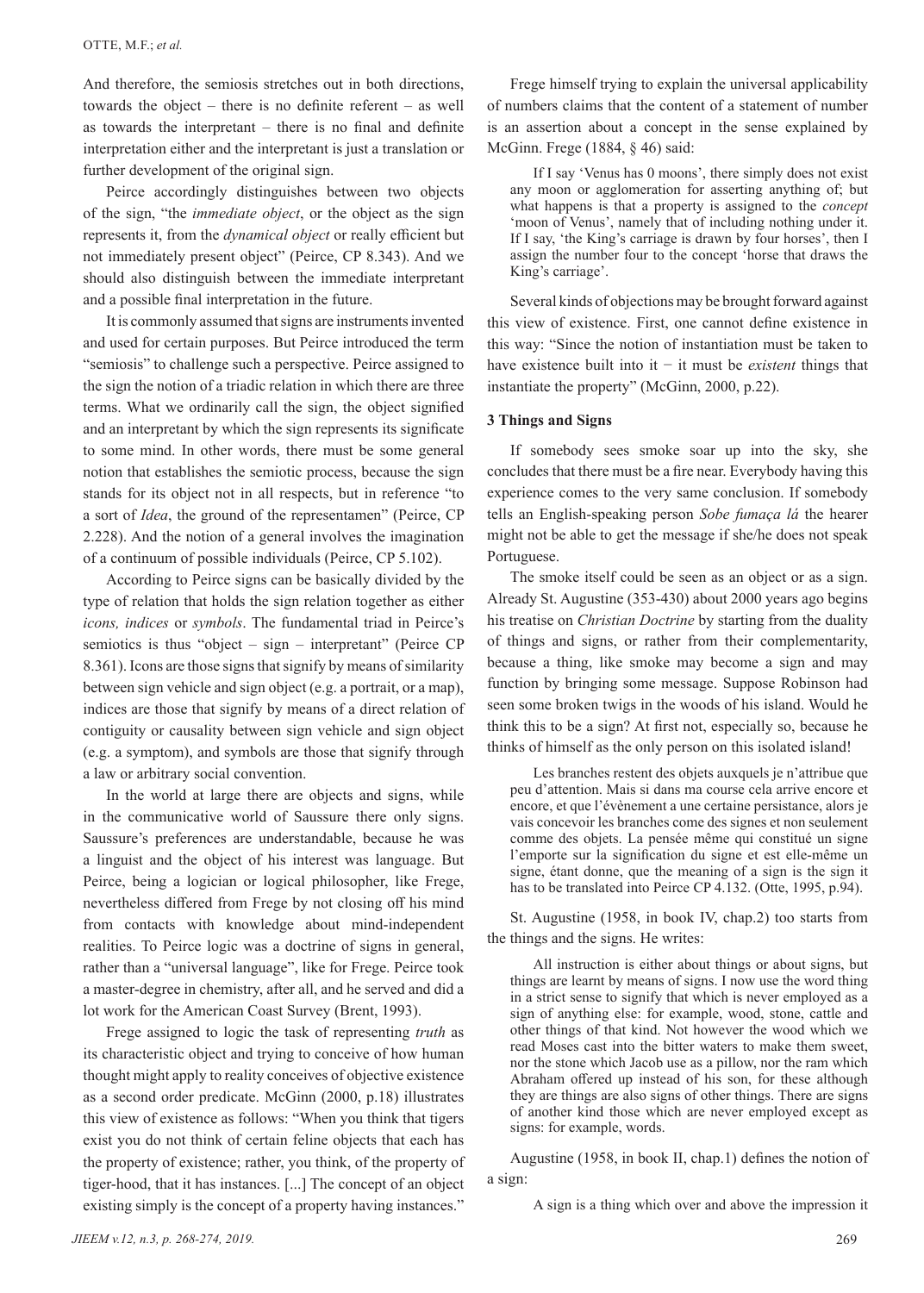makes on the senses, causes something else to come to mind as a consequence of itself: as when we see a footprint, we conclude that an animal whose footprint this is has passed by [...] And when we hear the voice of a living man, we think of the feeling in his mind, and when the trumpet sounds, soldiers know that they are to advance or retreat […] Now some signs are natural, others a conventional.

Augustine then introduces a whole series of distinctions covering practically the entire range of semiotic phenomena.

To give a similar explanation the linguist Edward Finegan (2013, p.8) wrote about the difference between nonarbitrary and arbitrary semiotic signs through an observation of a mother and son burning rice. "Imagine a parent trying to catch a few minutes of the televised evening news while preparing dinner," he writes. "Suddenly a strong aroma of burning rice wafts into the TV room. This *nonarbitrary sign* will send the parent scurrying to salvage dinner."

The little boy present, watching TV might also signal to his mother that the rice is burning by saying something like "The rice is burning!" However, Finegan (2013, p.8) argues that while the utterance is likely to elicit the same result of the mother checking on her cooking, the words themselves are arbitrary − it is "a set of facts about *English* (not about burning rice) that enables the utterance to alert the parent," which makes the utterance an arbitrary sign.

But even the utterance of the boy contains a non-linguistic indication, namely the knowledge that cooking is done at the fire-place in the kitchen. Indices are necessary to fix references. Where is the fire?

The difference between things and signs, or between pointing and describing could be further illustrated through the following example:

A tourist to the Brazilian Pantanal has been told, for example, that the brownish animal he is seeing alongside that river, is called *Capivara.* This word, however, does not connote any meaning to him at first. After some time, the tourist may observe some characteristics and habits of the *Capivara*, and then will be able to say, "*Capivaras* are good swimmers and divers", or "the *Capivara* lives in family groups", etc. Gradually, the name is transformed into a definition, that is into a bundle of characteristics. From that moment onwards the word *Capivara* becomes used attributively and it is transformed into a description. And indeed, terms or theories *in statu nascendi* are mainly used 'referentially' by their exponents as well as by their opponents, while having reached their zenith, they are used 'attributively', until a new theory emerges and ascends to its zenith, when the former theory is used 'referentially.

Logicians like Frege or philosophers and linguists like Wittgenstein or John Searle, deny the distinction between attributive and referential uses of signs. So, let us ask with John Searle, "Is there a distinction between referential and attributive uses of labels?" (Searle, 1979, p.137).

John R. Searle denies this. He believes that all the reality

*JIEEM v.12, n.3, p. 268-274, 2019.* 270

about which we are supposed to speak has already been substituted by a representation of it. Searle is right as soon as we assume a descriptive theory of reference. But Searle makes a stronger claim. He believes that the distinction of attributive and referential descriptions is made on account of the claim that definite descriptions have an ambiguity, in so far as a they are used in a twofold sense, to refer as well as to describe.

On might say: "That man over there with the champagne in his glass is happy".

Searles explains: "Suppose the man over there only had water in his glass; still what I said might be true of that *man over there*, even though the definite description I used to identify him is not true of him" (Searle, 1979, p.146).

In this situation the difference of referential and attributive use consists only in the circumstance that "in the cases of the so-called referential use the reference is made under a secondary aspect and in the so-called attributive cases it is made under a primary aspect" (Searle, 1979, p.150).

The suggestion, "Go and congratulate him", would apply to the man I am seeing over there, even though the description I have been given of him, is incorrect. But the situation is different and the function of the phrase *the man with the champagne in his glass* changes as soon as I am told: "Go inside the house and look for the man with a glass of champagne in his hands and do this or that…".

In this case again there might not be any man with a glass of champagne inside the house. And as the description is the only means to identify the man, I might not be able to do what I have been told.

In the first case the phrase "with the glass of champagne" is secondary and I would be able to meet the man because of the direct indication, while in the second case it is of primary importance that my description is correct and is part of a referring description. What Searle wants to say is, that the words "with the glass of champagne" are used descriptively in both cases and this is correct. But their function depends on whether they represent some truth or not. In addition, the actual reference is established even in Searle's example by pointing at that man, rather than identifying him just descriptively.

Frege too – following Leibniz – beliefs that all references are established by means of descriptions. As a consequence, Frege interpreted an equation  $A = B$  exclusively as a relation between signs, not between objects. The meaning of a sign or representation is considered as a perspective (among others) on some object, or as, as Frege puts it, as "mode of presentation of an object". In Frege's famous essay on *Sinn und Bedeutung*, the author quotes some examples from elementary geometry. Frege writes:

"Let *a, b, c* be the lines connecting the vertices of a triangle with the midpoints of the opposite sides. The point of intersection of *a* and *b* is then the same as the point of intersection of *b* and *c*. So, we have different designations for the same point, and these names ('point of intersection of a and b'; 'point of intersection of b and c') likewise indicate the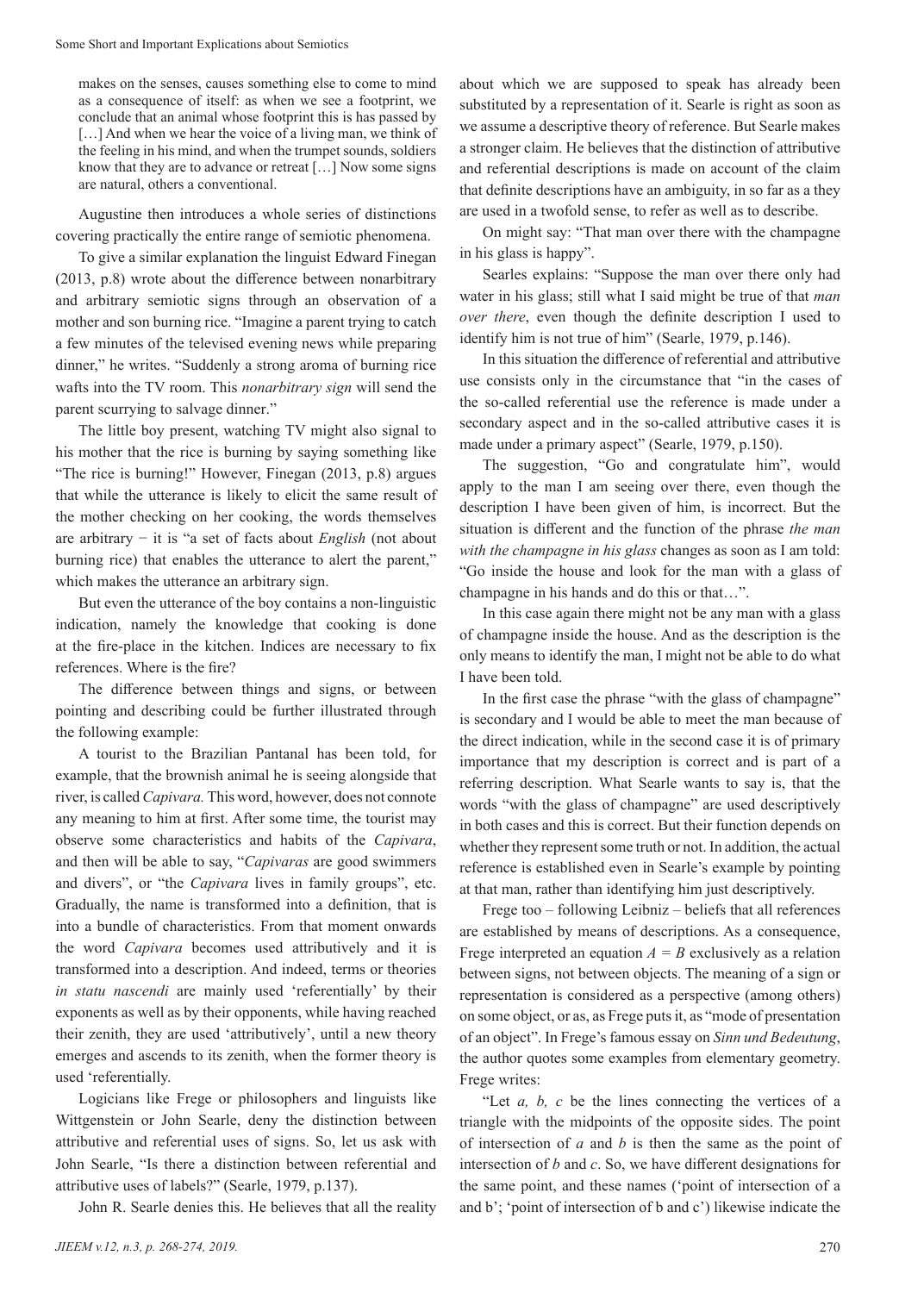mode of presentation, and hence the statement contains actual knowledge". (Frege, 1969, p.40).

However, a description like *'point of intersection of b and c'* does only work because indices like *b* or *c* are employed.

And Wittgenstein, being a faithful student of Frege, follows him. In his very famous *Tractatus Logico-Philosophicus,* first published in 1922, Wittgenstein maintained, for example, that, "the world is the totality of facts, not of things. The world is determined by the facts. The facts in logical space are the world" (Wittgenstein, 2001, p.5).

And Wittgenstein concluded that if there were no language there would be no logic. And this would mean that there was no necessity, since all necessity is logical or linguistic necessity.

Wittgenstein's friend Frank Ramsey pointed out to him, however, that the impossibility of a particle being in two places at the same time expresses a feature of the world, rather than of language. This means that the relations which constitute the logical space of nature, or the empirical world, are different in kind from the normative relations that constitute the logical space of language and reasoning.

Mathematics is no language, because indices are absolutely necessary to fix references. Indices are not parts of language, but require that people share a common objective world. Peirce writes:

One might think, that there would be no use for indices in pure mathematics, dealing, as it does, with ideal creations, without regard to whether they are anywhere realized or not. But the imaginary constructions of the mathematician, and even dreams, are so far approximate to reality as to have a certain degree of fixity, in consequence of which they can be recognized and identified as individuals (Peirce, CP, 2.305).

The indices occurring in pure mathematics refer to entities or objects that belong to a model, rather than to "the real world", that is, they indicate objects in constructed semantic universes. It is exactly this indispensability of indices that Frank Ramsey was pointing out to Wittgenstein.

In summary we may say that the complementarity of meaning and reference, of intensional and extensional aspects of representations seems fundamental being present in all the arts and sciences, such that they all become fit to express fundamental tendencies of human feeling and cognition. The notion of complementarity is of course, already included in Charles Peirce's notion of *Thirdness*. We shall come to this in the next section.

#### **4 Peirce`s Triadic Conception of Sign**

Peirce`s triadic conception of a sign indicates an inherently dynamic sign process that is not controlled by an external human agent according to his wishes.

For example, the process of communication is not constituted by the encounter of independent actors, who decide to tell each other whatever comes to their minds. Rather communication is a social system, a system that does not directly interact with the person's minds or consciousness and that is not arbitrarily constructed by the participants. The human agents are subsystems, or rather they have to constitute themselves as such subsystems of the larger social system of communication. Peirce uses the phrase "man is a sign" to describe this situation. He wrote as follows:

Man makes the word. […] But since man can think only by means of words or other external symbols, these might turn round and say: 'You mean nothing which we have not taught you, and then only so far as you address some word as the interpretant of your thought'. […] The word or sign which man uses is the man himself. For as the fact that every thought is a sign, taken in conjunction that life is a train of thought, proves that man is a sign (Peirce, CP 5.313-314)

Peirce fuses together the two poles of the classical semiotic heritage, the epistemologically focused tradition that studies the indicative sign and the linguistically grounded tradition that studies the conventional symbol. Peirce tried to capture the structure of our possible experience by three fundamental categories, which he called, in order to avoid premature reification, by completely abstract names, *Firstness, Secondness,* and *Thirdness.* 

So, what is *Thirdness*? In his lectures on Pragmatism of 1903 Peirce explained: "Thirdness, as I use the term, is only a synonym for Representation" (CP 5.105). Thirdness is semiotic mediation, "the mode of being of that which is such as it is, in 'bringing a second and first into relation to each other'" (CP 8.328). On a different occasion Peirce writes: "Thirdness is the triadic relation existing between a sign, its object and the interpreting thought, […] considered as constituting the mode of being of a sign" (CP 8.332). And finally, "*Continuity represents Thirdness almost to perfection*" (CP 1.337). The continuum is just the continuity of the semiotic processes.

All objects are simply existing things without any meaning. Therefore, everything which is intelligible must be in a relation or a continuum with others. There are, for example, good human individuals and evil ones, but in order to understand what being human might mean, one must take into account the relation or the continuum between these extremes. The only productive way to think of distinct existents is perceiving them in a relation. Only relations can be objectively grasped and communicated.

Relational thinking is particularly important in mathematics. Positive and negative numbers make sense from a relational point of view only and in order to justify the rules of calculation for negative, fractional or imaginary numbers one has to represent them in relational terms:  $3 = 5+x$ ;  $7x =$ *3;*  $5y = 1, x^2 + 1 = 0$ , etc.

The general number concepts are established first of all by the possibilities of operation. But as long as things remained that way confusion did not end, especially so as up to the end of the 18<sup>th</sup> century nobody did really understand what an equation really means. The so-called imaginary numbers formed a special stumbling block. Only after Gauss had given a relational interpretation to the imaginary unit in the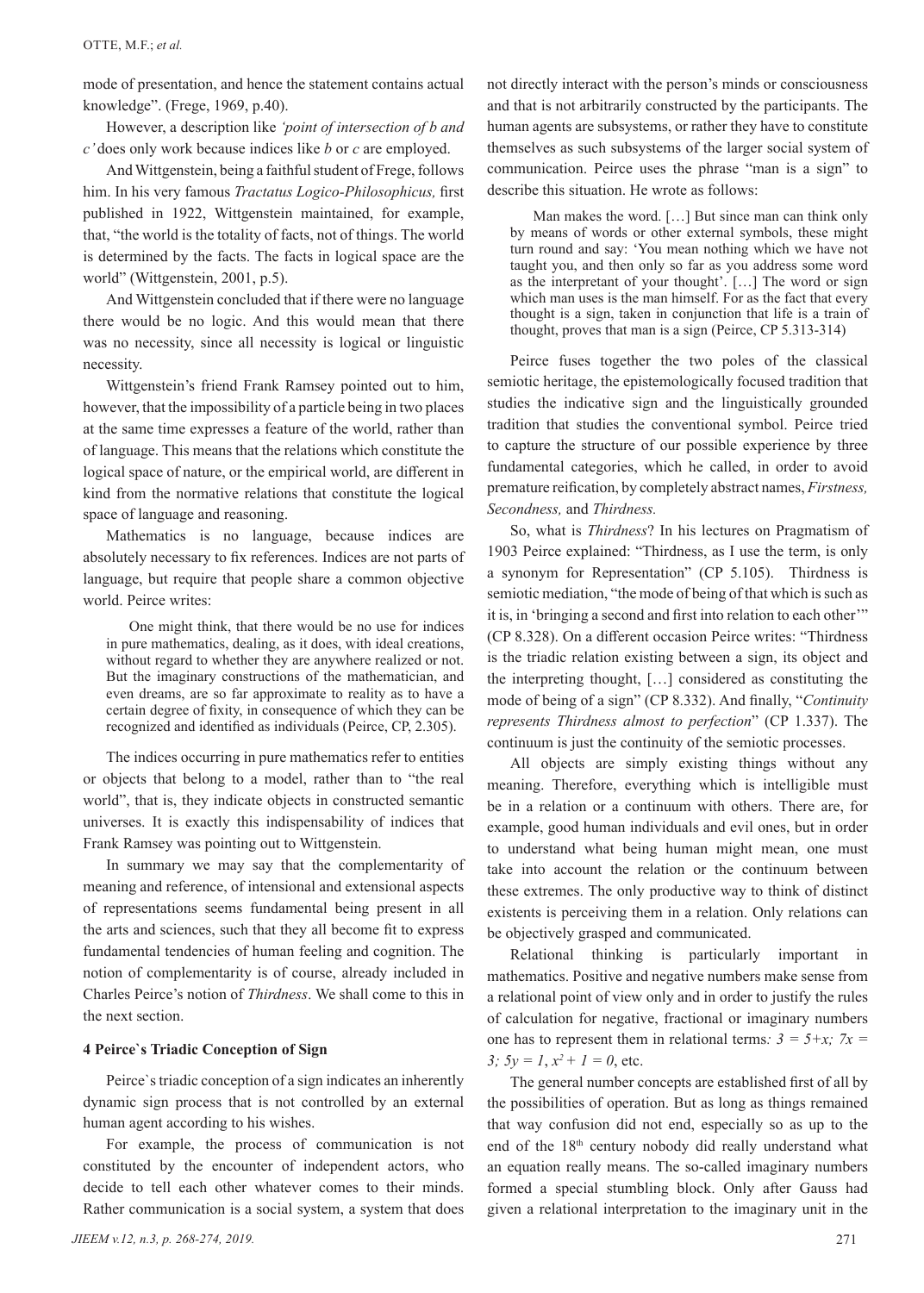frame of the model of the so-called Gaussian number-plane, it became a legitimate mathematical object, which subsequently assumed an important role in mathematics, physics and metamathematics (Nahin, 1998). A similar story could be told about the notion of mathematical *function*.

*Thirdness* as continuity or reasonableness could not be considered in isolation, because of the fundamental importance of the notion of evolution. All our cognitive and bodily capacities and relations to reality depend on evolution. Peirce himself endorsed an evolutionary realism, saying that he "found myself forced by a great many different indications to the conclusion that an evolutionary philosophy of some kind must be accepted" (CP 6.604).

Continuity does not bring about development, change or evolution. If everything would be continuous and homogeneous such that remained no differences, things would become stuck and all knowledge would become analytical, like in the Aristotelian model of science. Evolution and change depend on differences and on chance. Even perception depends on differences of brightness, rather just on light. There might be plenty of light, too much even, and still one might not perceive anything. Continuity is generality, but not the generality of essentialism or set theory in the sense of Plato. Darwin's "basic insight was that the living world consists not of invariable essences (Platonic classes), but of highly variable populations. And it is the change of populations of organisms that is designated as evolution" (Mayr, 2002, p.92).

Chance and the differences and contradictions on which it depends "must give birth to an evolutionary cosmology, in which all the regularities of nature and of mind are regarded as products of growth" (Peirce, CP 5.102). And further, the endless variety in the world has not been created by law. It is not of the nature of uniformity to originate variation, nor of law to beget circumstance. Let us now explain this a little further. So, what is *Thirdness*?

And with respect to the growth, as well as concerning the foundations of knowledge and our cognitive process the very same holds true. It seems, in fact, very relevant or even essential, which definition is chosen, which perspective is taken or how a problem is represented. How a mathematician defines something is certainly important. Two concepts A and B are not the same, even if contingently or necessarily all A's are B's and vice versa, because different concepts help to establish different kinds of relationships and thus influence cognitive development in quite different ways. Two concepts could be extensionally equivalent and yet might function differently within a certain cognitive or communicative context.

Nevertheless, according to Peirce, continuity and lawfulness dominate and *tychism,* or chance

enters as subsidiary to that which is really, as I regard it, the characteristic of my doctrine, namely, that I chiefly insist upon continuity, or Thirdness, and, in order to secure to Thirdness its really commanding function, I find it indispensable fully [to] recognize that it is a third, and that Firstness, or chance, and Secondness, or brute reaction, are other elements, without the independence of which Thirdness would not have anything upon which to operate (Peirce, CP 6.202).

And Peirce concludes: "Accordingly, I like to call my theory Synechism, because it rests on the study of continuity" (Peirce, CP 6.202).

## **5 The logic of Human Communication and Self-Understanding is Largely Intensional**

What matters primarily is meaning or meaningfulness, rather than objective reference. Perhaps your mother's birthday coincides with that of Hitler or any other horrible person. But, when reporting about the birthday celebrations, you surely would not like to have your story becoming rephrased, by saying, "we were all happy on Hitler's birthday", although such a reformulation would be extensionally equivalent. Or if a housewife comes back home from shopping and says to her husband '*the shopkeeper told me that you both have birthday together*', then that's probably literally untrue, although the shopkeeper and the husband might have been born on the very same day.

The greater part of people's conversation is taken up with matters of social import and common language is heavily oriented towards human cohesion and the management of social contacts. "we are all social beings and our world is cocooned in the interests and minutiae of every day social life" (Dunbar 1996, p. 4).

A convenient argument in favor of our thesis is the fact of the predominantly rhetorical character of social communication. Aristotle characterized rhetoric as a *techne* of persuasion. Rhetoric, he says, "may be defined as the faculty of observing in any given case the available means of persuasion". And, "persuasion is clearly a sort of demonstration, based on probable opinion" (Aristotle, 2004).

Rhetoric had always conceived of meanings as functional. The sophists in Plato's *Athens,* being masters of rhetoric, boasted themselves of their capacity to promote any proposition alternatively as either being true or false. "Man is the measure of all things", said Protagoras, the most prominent of the sophists. Which man, one might ask?

In fact, it is believed today that the development of language owes much to sociocultural needs and the needs of cooperation. Besides, linguistic description is better suited for describing familiar situations or objects which people oversee and take in intuitively and at a glance.

There is a difference here because the growth of mathematical and scientific knowledge lacks the quasiautomatic character evident in the learning of our mother tongue. Already Galileo had pointed out the differences and inherent problems. In Galileo's "Assayer" (Il Saggiatore) of 1623, the difference is stated by comparing God's Word in the Bible, which is adapted to the frame and imagination of the people, on the one hand, and the Great Book of Nature, on the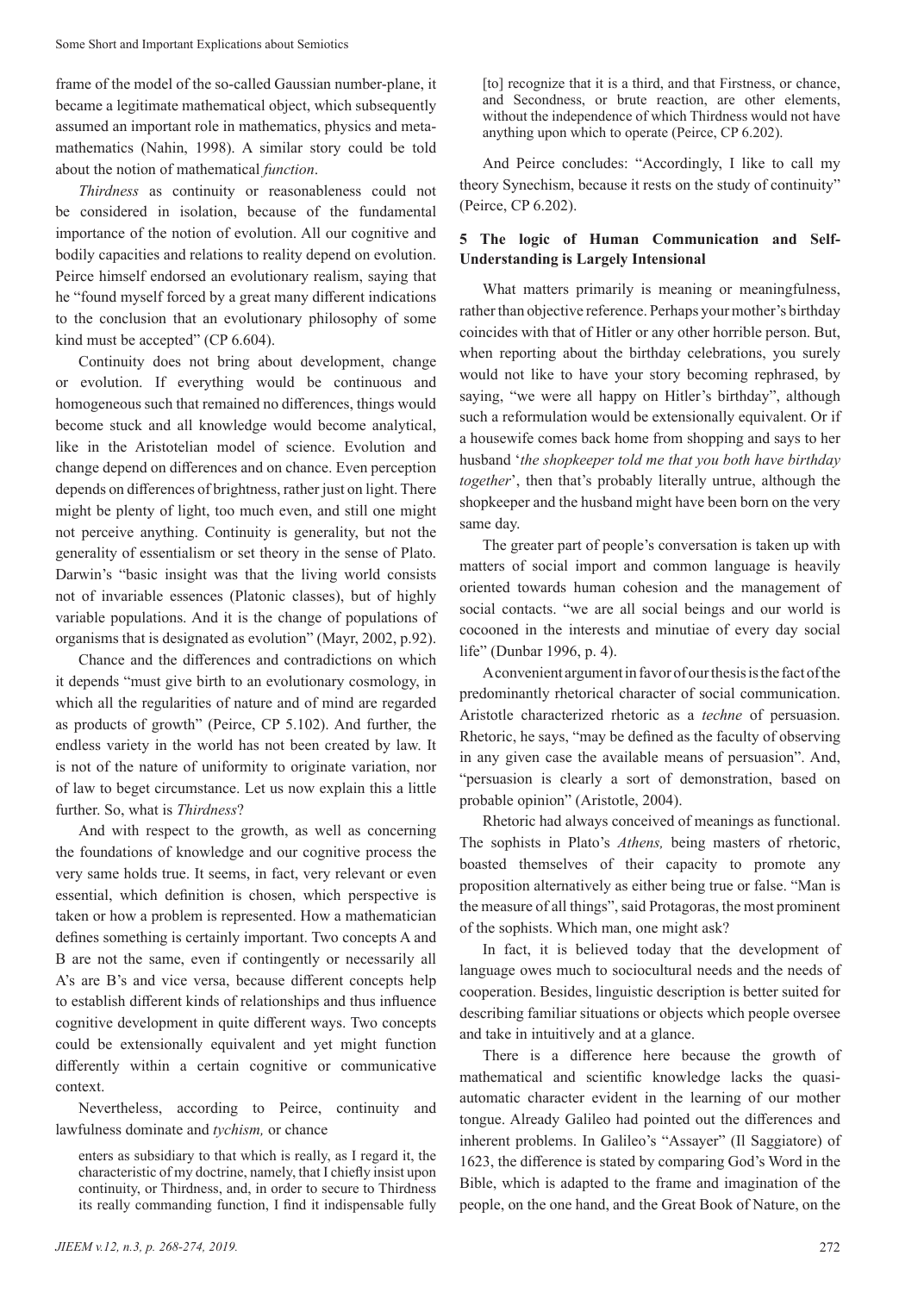other hand, which presents the realities of Nature objectively as they are and without regard to human interpreters and their desires or preconceptions. Galileo made the point quite clear against Sarsi, the Jesuit:

I seem to detect in Sarsi a firm belief that, in philosophizing, it is necessary to depend on the opinions of some famous author […]. Perhaps he thinks that philosophy is a book of fiction written by some man, like the *Iliad*, or *Orlando Furioso* − books in which the least important thing is whether what is written there is true. Mr. Sarsi, this is not how the matter stands. Philosophy is written in this vast book, which continuously lies upon before our eyes (I mean the universe). But it cannot be understood unless you have first learned to understand the language and recognize the characters in which it is written. It is written in the language of mathematics, and the characters are triangles, circles, and other geometrical figures. (Wikisource)

The creation of a formal mathematical language was of decisive significance, not only for the growth of mathematics itself, but also for the constitution of modern science and technology. The concept of a mathematical function, on which the notion of natural law is based, "applied to physical phenomena, appeared for the first time in the literature of mankind in a prescription for gunners in 1546" (Zilsel, 2003, p.110), eighteen years before the birth of Galileo and exactly half a century before the birth of Descartes.

The prevalence of sense or meaning over reference and truth is often addressed under the label "functional semantics" What a pity that Galileo did not know this term! Everybody from booksellers and newspaper agents to real estate firms says nowadays: "Our goal: Making our customers, clients and their families happy, and *content is our top priority*". "Content" means presenting a picture of life and the world as it is designed in order to define the image of a company. The product is placed in a context with which a maximum large target group can identify. It has nothing to do with content really, it is just functional language. The more content, the less meaning!

An important starting point for functional semantics is the recognition that meaning making occurs in specific contexts and that language use is functional within those contexts. Individuals try by what they say to achieve effects in their social world. But, the most important prerequisite for learning and knowing is the possibility of simultaneously experiencing a body of knowledge, as well as its development or application. Strictly speaking, this possibility is provided by social cooperation only. But signs and texts serve as substitutes for direct cooperation. They represent crystallized cooperation. A written text may serve even as a means of cooperation between my yesterday Ego and myself to-day, by showing me the object of my own writings and thereby helping to correct the one-sided functional view. One might once more get an idea how important the printing press has been to the history of mathematics and of knowledge in general.

If one believes that communication is constituted by the encounter of independent actors who decide to utter their

*JIEEM v.12, n.3, p. 268-274, 2019.* 273

wishes or commands or whatever, rather than conceiving of communication as a social system, one might also come to believe that signs are essentially determined by the human subject, being just functions of their wishes and desires. However, we cannot "not communicate" and we have no absolute control over what we do communicate in fact.

Peirce's so-called *Pragmatic Maxim* reproduces the inherent dilemma in epistemological terms. The original 1878 statement of the *Maxim* runs as follows: "Consider what effects, that might conceivably have practical bearings, we conceive the object of our conception to have. Then, our conception of these effects is the whole of our conception of the object" (Peirce CP 5.18). Peirce commented on this about 25 years later, in 1902, in a contribution to Baldwin's "Dictionary of Philosophy and Psychology". The Pragmatic Maxim, there he says,

might easily be misapplied, [...]. The doctrine appears to assume that the end of man is action − If it be admitted, on the contrary, that action wants an end, and that end must be something of a general description, then the spirit of the maxim itself, which is that we must look to the upshot of our concepts in order rightly to apprehend them, would direct us towards something different from practical facts, namely, to general ideas, as the true interpreters of our thought. (CP 5.3).

#### **6 Plato and Language**

Plato's philosophy arose from a scandal, namely Socrates condemnation and death in 399 BC. Socrates has obviously been a virtuous and wise man, how could that have remained hidden from the people of Athens? And how could they be brought to recognize or accept truth? Plato blamed the Sophists for this scandal and in his dialogue "The Sophist" he emphasizes that there are different kinds of speech and consequently different forms of human existence, not all of which serve to disclose the truth.

To this purpose he identifies two kinds of activities or arts: productive and acquisitive arts (219, c-d) and two kinds of languages, those which relate to real things and those which refer to other signs (265, b-c). He finally defines the Sophist as somebody who claims to be able to speak about anything without real knowledge and who forces the person who converses with him to contradict himself (268, b). The interesting thing is the claim that different kinds of languages or signs lead to different kinds of human existence.

In Plato's dialogue *Cratylus* two primary interlocutors of Socrates, Hermogenes and Cratylus, represent two diametrically opposed views on the status of language and in particular two opposed answers to the question about the origin of words (nouns, names, etc.). The positions of Hermogenes and Cratylus have come to be known as 'conventionalism' and 'naturalism' or essentialism, respectively. In the dialogue, Socrates is asked whether language is a system of arbitrary signs or whether words have an intrinsic relation to the things they signify. Plato's essential interest was to see whether language serves primarily communicative and rhetorical